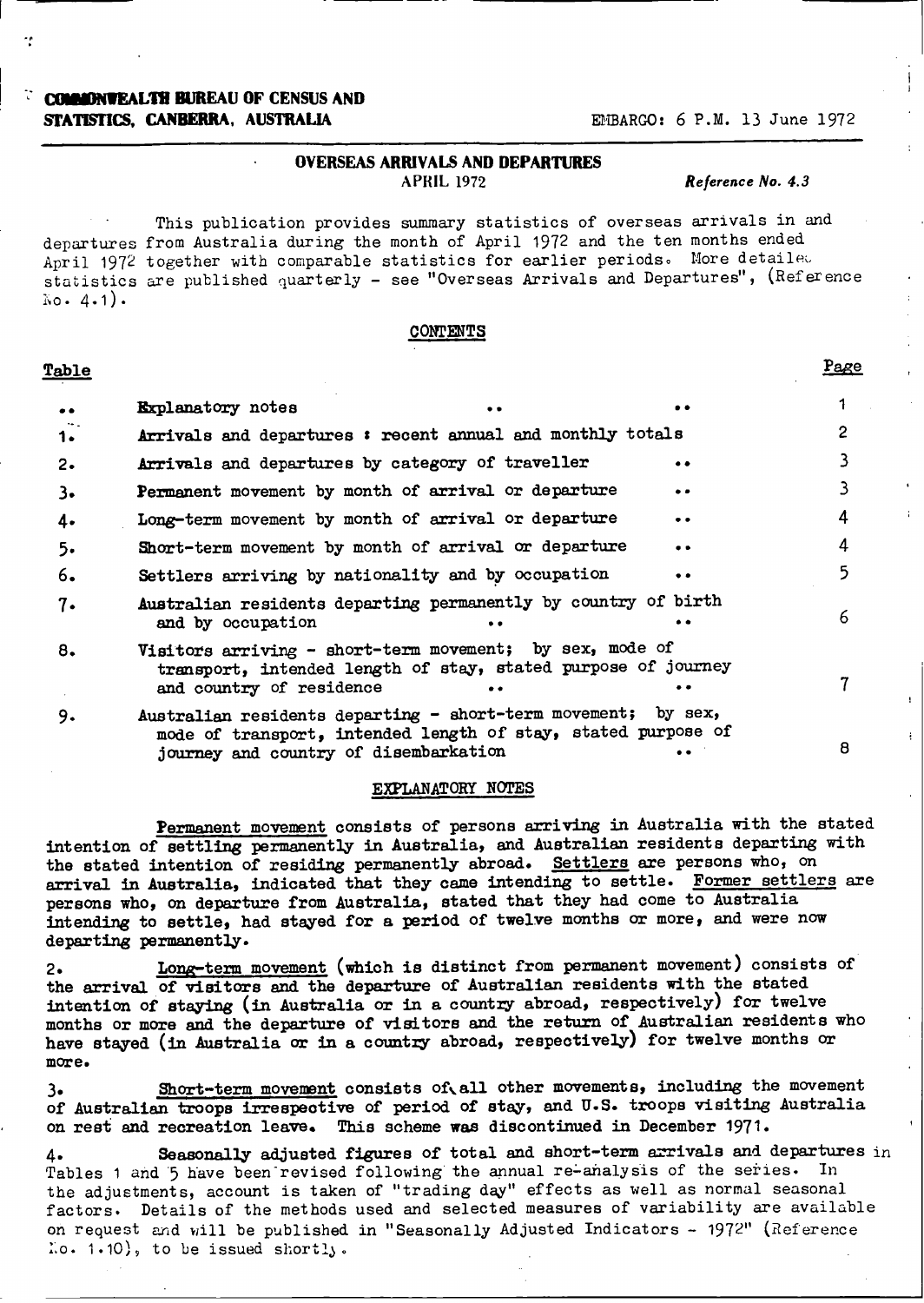**5.** Statistics of characteristics of travellers in the short-term movement from **April 1971** are estimates derived from a **fifty** per cent **sample** of short-term travellers. While the total number of such travellers and statistics of their mode of transport are **fully** known, statistics in various classifications, e.g. nationality, may differ from **those** that would be obtained from complete processing. **A** measure of this difference is **given by** the standard error. There are about **2** chances in **3** that the difference will be less than **1** standard error, and **19** chances in **20** that it will be less than **2 standard** errors. The standard error varies with the size of the estimate and the following table shows the standard errors of various estimate sizes.

| Size of quantity                       | Approximate standard<br>error of estimate |                                      |  |  |  |
|----------------------------------------|-------------------------------------------|--------------------------------------|--|--|--|
| estimated<br>(persons)                 | Persons                                   | Per cent<br>of estimate              |  |  |  |
| 10,000<br>5,000<br>1,000<br>500<br>100 | 100<br>70<br>32<br>23<br>10               | 1.0<br>$1 - 4$<br>3.2<br>4.5<br>10.0 |  |  |  |

**6.** Statistics of permanent and long-term movement are based on records of all travellers **in** this movement and therefore do not contain sampling errors. However, since short-term movement is a component of total-movement, statistics of characteristics of travellers in total movement are subject to such errors. The magnitude of **standard** errors in total movement is about **20** per cent less than in short-term movement.

**7.** A fuller description of the sampling procedures was published in "Overseas Arrivals and Departures, December Quarter 1971" (Reference **No.** 4.1).

|                                                                  |      |           | Total arrivals*      | Total departures* |                                                    | Excess of arrivals |                 |                        |
|------------------------------------------------------------------|------|-----------|----------------------|-------------------|----------------------------------------------------|--------------------|-----------------|------------------------|
| Period                                                           |      | Number    | Seasonally           | Number            | Seasonally                                         |                    | over departures |                        |
|                                                                  |      | recorded  | adjusted(a)          |                   | recovered  adjusted                                | Males              |                 | <b>Females</b> Persons |
| Year ended June -                                                | 1970 | 957,434   | $\ddot{\phantom{a}}$ | 844,870           | $\bullet$ $\bullet$                                | 61,630             | 50,934          | 112,564                |
|                                                                  | 1971 | 1,052,603 | $\bullet$ $\bullet$  | 951, 184          | $\bullet$ $\bullet$                                | 52,773             | 48,646          | 101,419                |
| Year ended December -                                            |      |           |                      |                   |                                                    |                    |                 |                        |
|                                                                  | 1970 | 1,026,675 | $\bullet$ $\bullet$  | 903,801           | $\bullet$ $\bullet$                                | 65,546             | 57,328          | 122,874                |
|                                                                  | 1971 | 1,078,798 | $\ddot{\phantom{a}}$ | 994, 193          | $\bullet\;\bullet$                                 | 43,556             | 41,049          | 84,605                 |
| Ten months ended                                                 |      |           |                      |                   |                                                    |                    |                 |                        |
| April -                                                          | 1971 | 892,192   | $\bullet$ $\bullet$  | 772,757           | $\bullet\ \bullet$                                 | 59,763             | 59,672          | 119,435                |
|                                                                  | 1972 | 920,832   | $\bullet$ $\bullet$  | 851,580           | $\bullet$                                          | 34,238             | 35,014          | 69,252                 |
| $1971 -$                                                         |      |           |                      |                   |                                                    |                    |                 |                        |
| March                                                            |      | 85,727    | 85,447               | 83,361            | 77,067                                             | 2,616              | $-250$          | 2,366                  |
| April                                                            |      | 71,688    | 80,386               | 78,542            | 77,766                                             | $-3,836$           | $-3,018$        | $-6,854$               |
| May                                                              |      | 90,321    | 92,555               | 100,931           | 90,534                                             | $-4,341$           | $-6,269$        | $-10,610$              |
| June                                                             |      | 70,090    | 82,667               | 77,496            | 83,072                                             | $-2,649$           | $-4,757$        | $-7,406$               |
| July                                                             |      | 80,756    | 92,950               | 76,495            | 91,849                                             | 2,004              | 2,257           | 4,261                  |
| August                                                           |      | 90,242    | 91,491               | 82,435            | 80,758                                             | 4,088              | 3,719           | 7,807                  |
| September                                                        |      | 97,618    | 94,918               | 68,462            | 81,294                                             | 13,557             | 15,599          | 29,156                 |
| October                                                          |      | 103,664   | 96, 161              | 74,159            | 81,087                                             | 15,560             | 13,945          | 29,505                 |
| November                                                         |      | 90,479    | 91,915               | 76,707            | 84,880                                             | 5,578              | 8,194           | 13,772                 |
| December                                                         |      | 102,720   | 91,990               | 112,329           | 88,436                                             | $-6,334$           | $-3,275$        | $-9,609$               |
| $1972 -$                                                         |      |           |                      |                   |                                                    |                    |                 |                        |
| January                                                          |      | 115,602   | 93,247               | 94,778            | 81,825                                             | 10,717             | 10, 107         | 20,824                 |
| February                                                         |      | 85,278    | 84,974               | 78,423            | 82,509                                             | 4,786              | 2,069           | 6,855                  |
| March                                                            |      | 84,490    | 82,041               | 92, 143           | 85,440                                             | $-3, 153$          | $-4,500$        | $-7,653$               |
| April<br>₩<br>Includes U.S. troops on rest and recreation leave. |      | 69,983    | 79,579               | 95,649            | 93,481<br>See paragraph 3 of the explanatory notes | $-12,565$          | $-13,101$       | $-25,666$              |

TABLE 1. - OVERSEAS ARRIVALS AND DEPARTURES : RECENT ANNUAL AND MONTHLY TOTALS

(a) This series has been revised. See paragraph 4 of the explanatory notes on page 1. NOTE. Minus sign  $(-)$  denotes excess of departures over arrivals.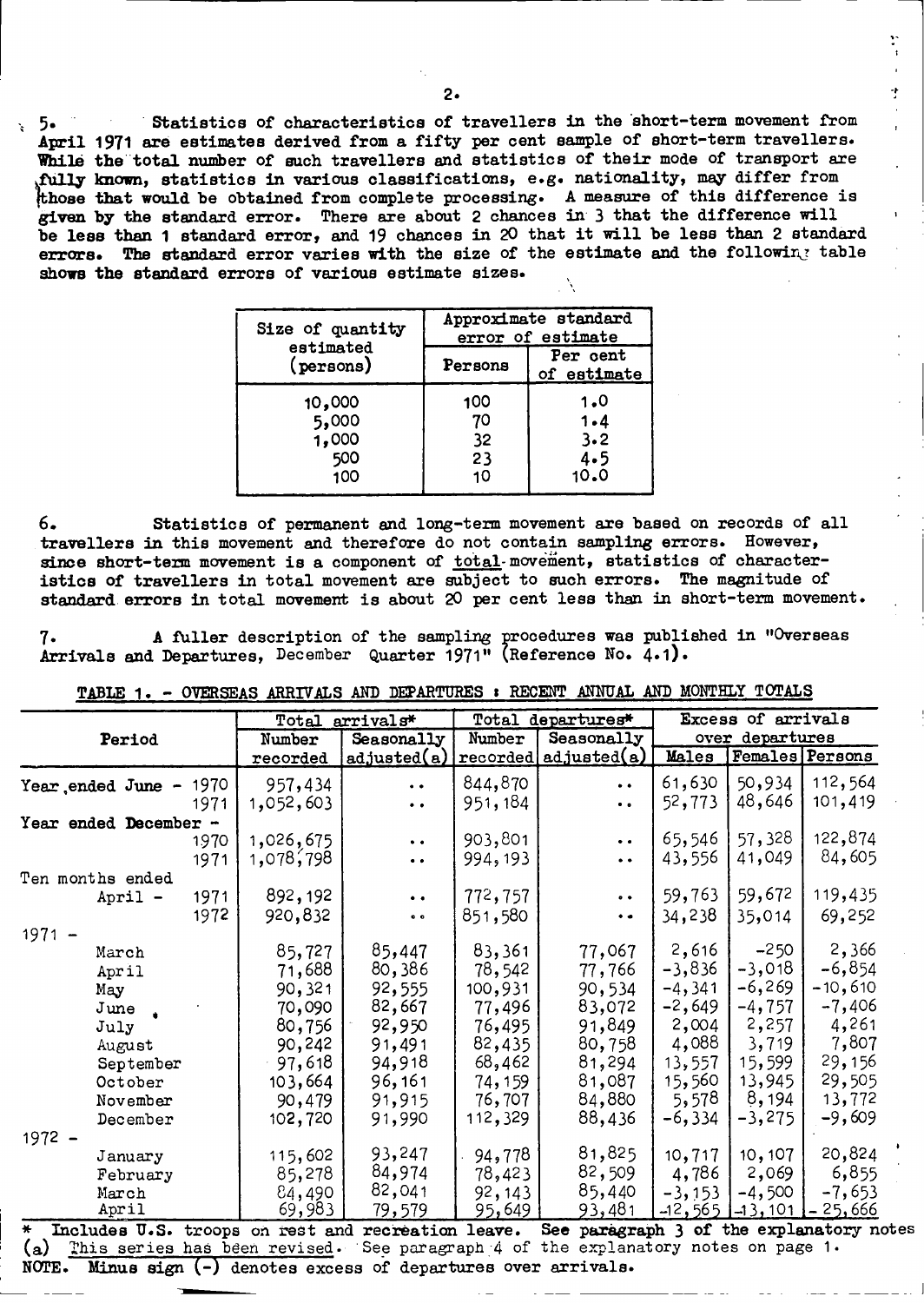**TABLE 2. - OVERSEAS ARRIVALS AND DEPARTURES BY CATPEGORY OP TRAVELLER**

 $\tilde{\phantom{a}}$ 

|                                                                        |         | Year ended June   |             | Ten months             |              | Month of    |  |
|------------------------------------------------------------------------|---------|-------------------|-------------|------------------------|--------------|-------------|--|
| Category of traveller                                                  |         |                   | ended April |                        | April        |             |  |
|                                                                        | 1970    | 1971              | $1971 -$    | 1972                   | 1971         | 1972        |  |
|                                                                        |         | ARRIVALS          |             |                        |              |             |  |
| Permanent movement -                                                   |         |                   |             |                        |              |             |  |
| Assisted settlers                                                      | 131,868 | 119,847           | 103,227     | 68,787                 | 7,553        | 5,459       |  |
| Other settlers                                                         | 53,231  | 50,164            | 42,724      | 42,967                 | 3,848        | 3,058       |  |
| <b>Total permanent</b>                                                 | 185,099 | 17C,011           | 145,951     | 111,754                | 11,401       | 8,517       |  |
| Long-term movement -                                                   |         |                   |             |                        |              |             |  |
| Australian residents                                                   | 38,711  | 43,554            | 37,887      | 44,554                 | 2,784        | 2,995       |  |
| Overseas visitors                                                      | 29,842  | 31,225            | 26,718      | 24,021                 | 2,027        | 1,581       |  |
| Total perm. and long-term                                              | 253,652 | 244,790           | 210,556     | 180, 329               | 16, 212      | 13,093      |  |
| Short-term movement -                                                  |         |                   |             |                        |              |             |  |
| Australian residents                                                   | 314,591 | 378,855           | 319,127     | 374,411                | 24,959       | 28,214      |  |
| Overseas visitors*                                                     | 389,191 | 428,958           | 362,509     | 366,092                | 30,517       | 28,676      |  |
| TOTAL ARRIVALS*                                                        | 957,434 | 1,052,603         | 892,192     | 920,832                | 71,688       | 69,983      |  |
|                                                                        |         | <b>DEPARTURES</b> |             |                        |              |             |  |
| Permanent movement -                                                   |         |                   |             |                        |              |             |  |
| Former settlers                                                        | 26,082  | 28,244            | 23,306      | 25,998                 | 1,759        | 2,589       |  |
| Other residents                                                        | 10,000  | 11,072            | 9,099       | 10, 197                | 809          | <u>031</u>  |  |
| Total permanent                                                        | 36,082  | 39,316            | 32,405      | 36, 195                | 2,568        | 3,620       |  |
| Long-term movement -                                                   |         |                   |             |                        |              |             |  |
| Australian residents                                                   | 63,454  | 66,463            | 54,706      | 55,725                 | 4,820        | 5,443       |  |
| Overseas visitors                                                      | 17,414  | 19,928            | 16, 345     | 18,992                 | <u>1,608</u> | 1,922       |  |
| Total perm. and long-term                                              | 116,950 | 125,707           | 103,456     | 110,912                | 8,996        | 10,985      |  |
| Short-term movement -                                                  |         |                   |             |                        |              |             |  |
| Australian residents                                                   | 322,420 | 377, 165          | 293,318     | 359,474                | 33,970       | 48,667      |  |
| Overseas visitors*                                                     | 405,500 | 448, 312          | 375,983     | 381, 194               | 35,576       | 35,997      |  |
| TOTAL DEPARTURES*                                                      | 844,870 | 951,184           | 772,757     | 851,580                | 78,542       | 95,649      |  |
| Includes U.S. troops on rest and recreation leave.<br>$\ast$<br>notes. |         |                   |             | See paragraph 3 of the |              | explanatory |  |

ł

 $\bullet$ 

**(Persons)**

TABLE 3. - OVERSEAS ARRIVALS AND DEPARTURES BY MONTH

### PERMANENT **MOVEMENT**

**(Persons)**

|       |           | Arrivals     |                    | Departures                       |       | Excess of arrivals<br>over departures |        |  |
|-------|-----------|--------------|--------------------|----------------------------------|-------|---------------------------------------|--------|--|
| Month |           | Settlers     | Former<br>settlers | Other<br>Australian<br>residents | Total | Settlers                              | Total  |  |
| 1971  | March     | 15, 165      | 2,203              | 931                              | 3,134 | 12,962                                | 12,031 |  |
|       | April     | 11,401       | 1,759              | 809                              | 2,568 | 9,642                                 | 8,833  |  |
|       | May       | 12,935       | 3,186              | 1, 139                           | 4,325 | 9,749                                 | 8,610  |  |
|       | June      | 11,125       | 1,752              | 834                              | 2,586 | 9,373                                 | 8,539  |  |
|       | July      | 13,354       | 2,718              | 889                              | 3,607 | 10,636                                | 9,747  |  |
|       | August    | 11,088       | 2,196              | 922.                             | 3,118 | 8,892                                 | 7,970  |  |
|       | September | 12,845       | 2,287              | 813                              | 3,100 | 10,558                                | 9,745  |  |
|       | October   | 15,519       | 3,313              | 1, 106                           | 4,419 | 12,206                                | 11,100 |  |
|       | November  | 12,528       | .2,489             | 930                              | 3,419 | 10,039                                | 9,109  |  |
|       | December  | 11,824       | 3,037              | 1,202                            | 4,239 | 8,787                                 | 7,585  |  |
| 1972  | January   | 7,923        | 2,603              | 1,321                            | 3,924 | 5,320                                 | 3,999  |  |
|       | February  | 7,573        | 2,168              | 1,020                            | 3,188 | 5,405                                 | 4,385  |  |
|       | March     | 10,583       | 2,598              | 963                              | 3,561 | 7,985                                 | 7,022  |  |
|       | April     | <u>8,517</u> | <u>2,589</u>       | 1,031                            | 3,620 | 5,928                                 | 4,897  |  |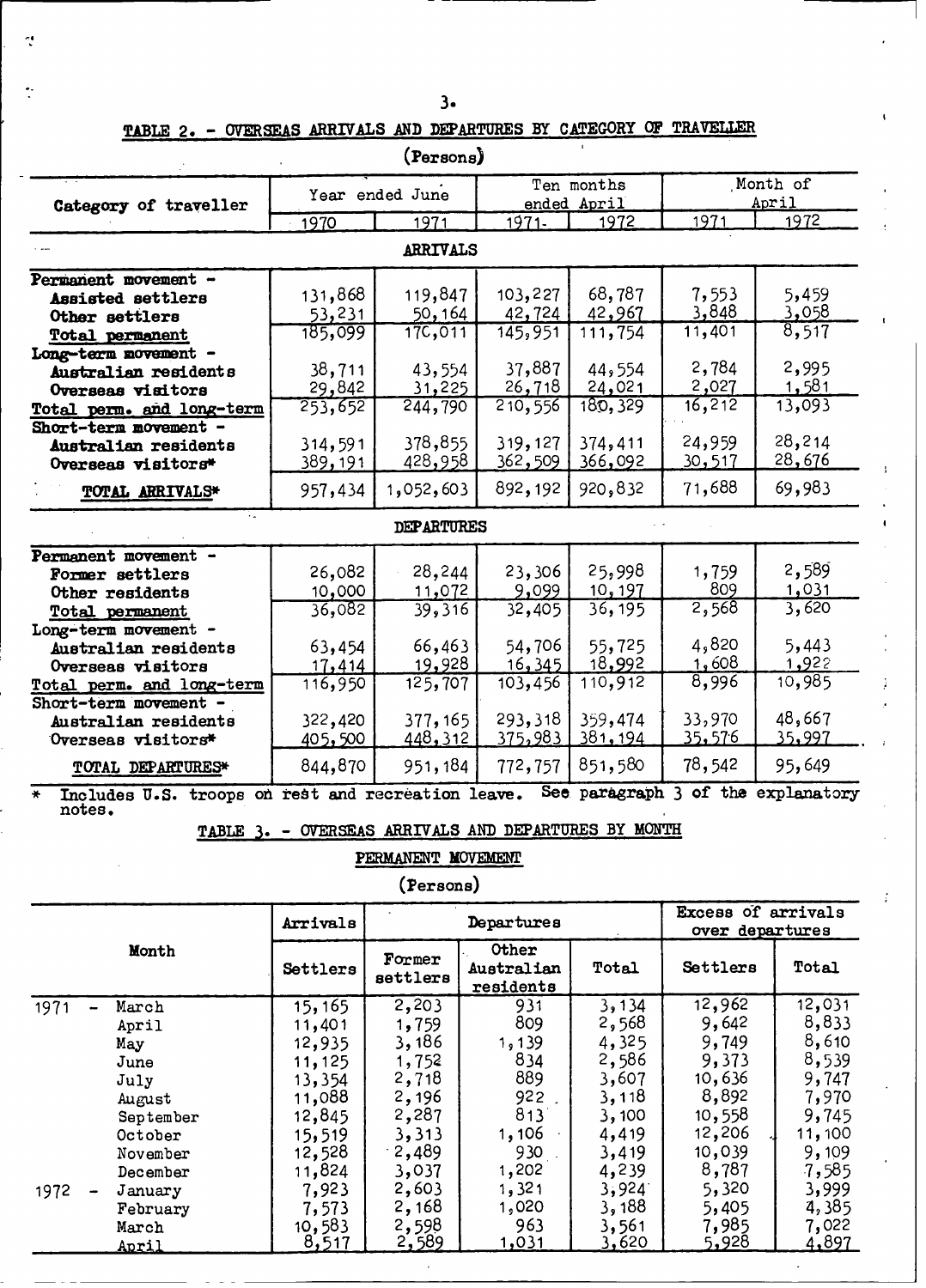÷

t

### **TABLE 4- - OVERSEAS ARRIVALS AND DEPARTURES BY MONTH**

| ÷:<br>(Persons)                                                                             |                                                                                        |                                                                                           |                                                                                        |                                                                                        |                                                                                                            |                                                                         |  |  |
|---------------------------------------------------------------------------------------------|----------------------------------------------------------------------------------------|-------------------------------------------------------------------------------------------|----------------------------------------------------------------------------------------|----------------------------------------------------------------------------------------|------------------------------------------------------------------------------------------------------------|-------------------------------------------------------------------------|--|--|
|                                                                                             | Arrivals                                                                               |                                                                                           | Departures                                                                             |                                                                                        | Excess of arrivals<br>departures<br>over                                                                   |                                                                         |  |  |
| Month                                                                                       | Australian<br>residents<br>returning                                                   | Overseas<br>visitors                                                                      | Australian<br>residents                                                                | Overseas<br>visitors                                                                   | Australian<br>residents                                                                                    | Overseas<br>visitors                                                    |  |  |
| 1971<br>March<br>April<br>May<br>June<br>July<br>August<br>September<br>October<br>November | 3,159<br>2,784<br>3,134<br>2,533<br>3,862<br>4,218<br>4,016<br>4,768<br>4,104<br>7,364 | 3,024<br>2,027<br>2,532<br>1,975<br>2,218<br>2,287<br>2,364<br>$-2,390$<br>2,044<br>2,160 | 5,850<br>4,820<br>6,077<br>5,680<br>6,202<br>5,333<br>4,588<br>5,919<br>4,031<br>6,021 | 1,788<br>1,608<br>1,952<br>1,631<br>1,752<br>1,729<br>1,509<br>1,809<br>1,663<br>2,570 | $-2,691$<br>$-2,036$<br>$-2,943$<br>$-3,147$<br>$-2,340$<br>$-1, 115$<br>$-572$<br>$-1,151$<br>73<br>1,343 | 1,236<br>419<br>580<br>344<br>466<br>558<br>855<br>581<br>381<br>$-410$ |  |  |
| December<br>1972<br>January<br>$\overline{\phantom{a}}$<br>February<br>March<br>April       | 5,676<br>3,920<br>$\frac{3}{2}, \frac{6}{3}$                                           | 3,760<br>3,015<br>2,202                                                                   | 7,059<br>5,425<br>5,704<br>5,443                                                       | 1,976<br>1,968<br>2,924                                                                | $-1,383$<br>$-1,505$<br>$\frac{-2,073}{-2,448}$                                                            | 1,784<br>1,047<br>108<br>$-341$                                         |  |  |

#### **LONG-TERM MOVEMENT**

**NOTE.** Minus sign (-) denotes excess of departures over arrivals.

### **TABLE 5. - OVERSEAS ARRIVALS AND DEPARTURES BY MONTH**

#### **SHORT-TERM MOVEMENT**

### **(Persons)**

|                |                              | <b>Arrivals</b> |                       |                  | Departures            |           | Excess of arrivals          |                                        |
|----------------|------------------------------|-----------------|-----------------------|------------------|-----------------------|-----------|-----------------------------|----------------------------------------|
|                |                              | Overseas        |                       |                  | Australian            | Overseast | over departures             |                                        |
| Month          | Australian                   |                 | visitors*             | residents        |                       |           | visitorsAustralian Overseas |                                        |
|                | residents<br>returning       | Number          | Seasonally            | Number           | Seasonally            |           | residents visitors          |                                        |
|                |                              |                 | recorded adjusted (a) |                  | reordered adjusted(a) |           |                             |                                        |
| $1971 -$       |                              |                 |                       |                  |                       |           |                             |                                        |
| March          | 26,700                       | 37,679          | 34,780                | 31,766           | 29,095                | 40,823    | $-5,066$                    | $-3,144$                               |
| April          | 24,959                       | 30,517          | 34,641                | 33,970           | 31,666                | 35,576    | $-9,011$                    | $-5,059$                               |
| May            | 30,986                       | 40,734          | 43,275                | 43,875           | 34,805                | 44,702    | $-12,889$                   | $-3,968$                               |
| June           | 28,742                       | 25,715          | 32,943                | 39,972           | 35,989                | 27,627    | $-11,230$                   | $-1,912$                               |
| July           | 32,383                       | 28,939          | 35,540                | 35,639           | 39,870                | 29,295    | $-3,256$                    | $-356$                                 |
| August         | 38,061                       | 34,588          | 34,923                | 37,268           | 35,731                | 34,987    | 793                         | $-399$                                 |
| September      | 48,374                       | 30,019          | 34,674                | 25,698           | 35,591                | 33,567    | 22,676                      | $-3,548$                               |
| October        | 42,821                       | 38,166          | 35,829                | 27,635           | 35, 178               | 34,377    | 15, 186                     | 3,789                                  |
| November       | 31,670                       | 40, 133         | 36,498                | 25,810           | 35, 129               | 41,784    | 5,860                       | $-1,651$                               |
| December       | 29,089                       | 52,283          | 37,337                | 61,580           | 37,611                | 37,919    | $-32,491$                   | 14,364                                 |
| 1972 –         |                              |                 |                       |                  |                       |           |                             |                                        |
| January        | 61,820                       | 36,423          | 35,304                | 30,031           | 33,701                | 51,788    | 31,789                      | $-15,365$                              |
| February       | 32,717                       | 38,053          | 34,318                | 26,108           | 32,791                | 41,734    | 6,609                       | $-3,681$                               |
|                | 29,262                       | 38,812          | 36, 138               | 41,038           | 37,749                | 39,746    | $-11,776$                   | $-934$                                 |
| March<br>April | 28,214                       | 28,676          | 32,033                | 48,667           | 45,740                | 35,997    | $-20, 453$                  | $-7,321$                               |
|                | $\mu$ Twaledon II Q transmer | ma inabt        | end                   | monmention leave |                       |           |                             | See paragraph 3 of the explanatory not |

**\* Includes U.S. troops on rest and. recreation leave. See.-paragr** (a) This series has been revised. See paragraph 4 of the explan **NOTE. Minus sign (-) denotes excess** of departures over **arrivals. aph 3 of tne expanatory notes** atory notes on page 1.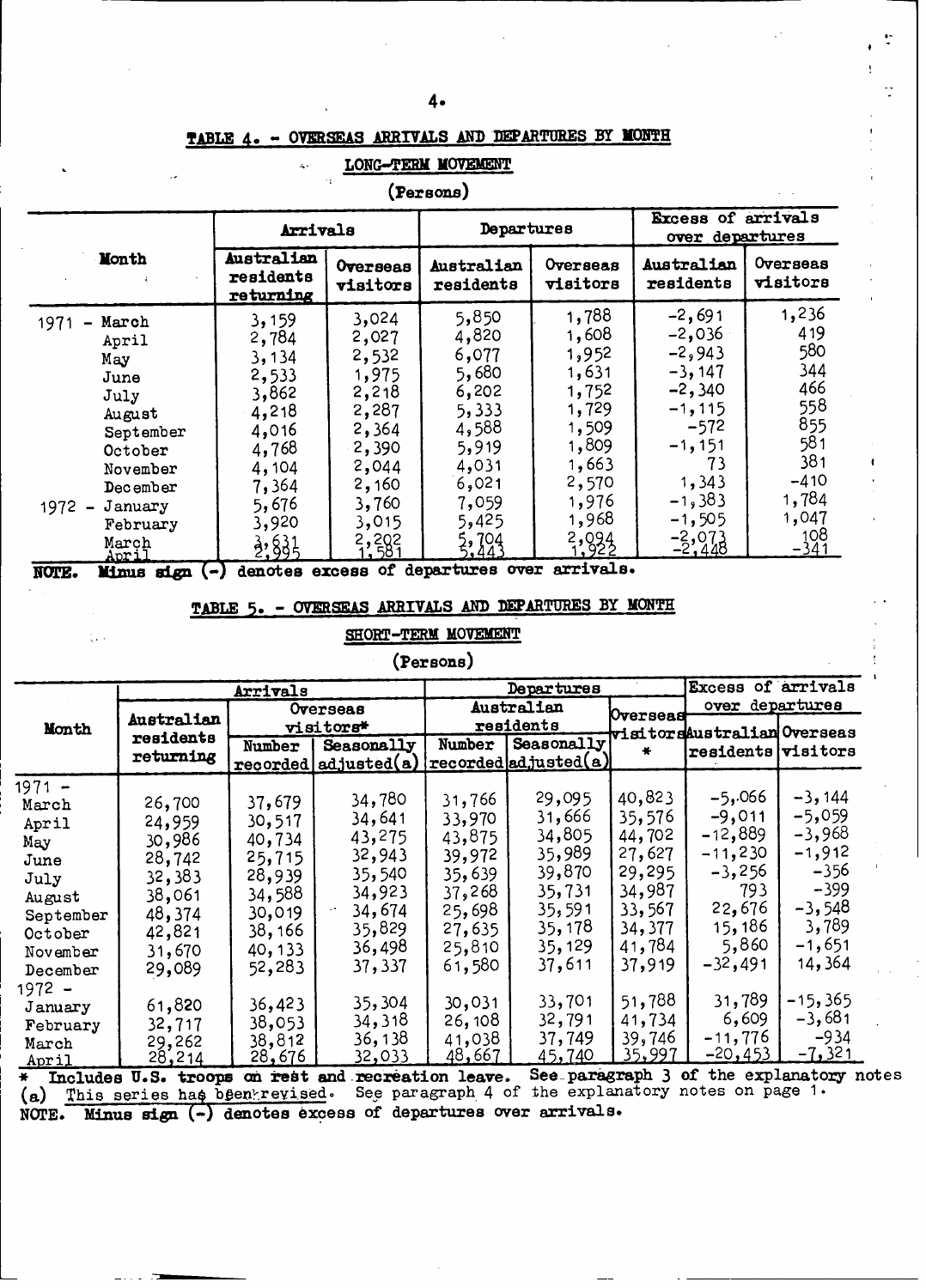$\mathbb{R}^4$ 

 $\bar{\mathcal{A}}$ 

TABLE 6. - OVERSEAS ARRIVALS : SETTLERS ARRIVING BY NATIONALITY AND BY OCCUPATION

(Persons)

|                                                    |                 | Year ended      |                  | Ten months      |              | Month of     |  |
|----------------------------------------------------|-----------------|-----------------|------------------|-----------------|--------------|--------------|--|
|                                                    |                 | June            |                  | ended April     |              | April        |  |
|                                                    | 1970            | 1971            | 1971             | 1972            | 1971         | 1972         |  |
| Nationality -                                      |                 |                 |                  |                 |              |              |  |
| British : Country of citizenship -                 |                 |                 |                  |                 |              |              |  |
| Ceylon, India, Pakistan, Bangladash                | 4,129           |                 |                  |                 |              |              |  |
| New Zealand                                        | 5,267           | 4,030           | 3,356            | 3,174           | 260          | $-278$       |  |
| United Kingdom and Colonies                        | 73,422          | 4,767<br>62,606 | 3,987            | 3,183           | 419          | 256          |  |
| <b>Other</b>                                       | 9,124           | 11,225          | 53, 183          | 44, 151         | 3,795        | 4,609        |  |
| Citizenship not stated                             | 5,941           | 4,611           | 9,521            | 9,996           | 826          | 615          |  |
| Total British                                      | 97,883          | 87,239          | 4,093<br>74, 140 | 2,846<br>63,350 | 225          | 176          |  |
| American (U.S.)                                    | 3,591           | 5,447           | 4,747            | 6,035           | 5,525        | 5,934<br>237 |  |
| <b>Dutch</b>                                       | 2,997           | 2,358           | 2,070            | 1,553           | 298          | 118          |  |
| German                                             | 3,729           | 3,280           | 2,675            | 1,922           | 234          | 156          |  |
| Greek                                              | 10,952          | 9,991           | 8,515            | 5,037           | 40<br>246    | 198          |  |
| Italian                                            | 10,598          | 7,826           | 7,132            | 4,877           | 689          | 189          |  |
| Lebanese                                           | 4,006           | 3,930           | 3, 203           | 2,576           | 222          | 149          |  |
| Turkish                                            | 3,785           | 3,775           | 3,175            | 2,009           | 224          | 62           |  |
| Yugoslav                                           | 26,209          | 24,938          | 22,525           | 9,536           | 2,039        | 279          |  |
| Other                                              | 21,349          | 21,227          | <u>17, 769 </u>  | 14,859          | <u>1.884</u> | 1,195        |  |
| Occupation -                                       |                 |                 |                  |                 |              |              |  |
| Professional, technical and related                |                 |                 |                  |                 |              |              |  |
| workers -                                          |                 |                 |                  |                 |              |              |  |
| Professional engineers                             |                 |                 |                  |                 |              |              |  |
| Scientists                                         | 1,292<br>583    | 1,288           | 1,107            | 953             | 78           | 63           |  |
| Medical practitioners                              | 290             | 663             | 594              | 409             | 44           | 26           |  |
| Teachers (incl. university, school,                |                 | 350             | 301              | 334             | 18           | 30           |  |
| pre-school)                                        | 1,873           | 2,357           | 2,090            | 2,659           |              |              |  |
| Other professional, technical and                  |                 |                 |                  |                 | 130          | 111          |  |
| related workers                                    | 5.982           | 5.991           | 5.047            | 4,423           | 428          | 355          |  |
| Total professional, etc.                           | 10,020          | 10,649          | 9,139            | 8,778           | 698          | 585          |  |
| Administrative, executive and                      |                 |                 |                  |                 |              |              |  |
| managerial workers                                 | 3,568           | 3,262           | 2,768            | 2,431           | 233          | 193          |  |
| Clerical and sales workers                         | 12,748          | 11,363          | 9,641            | 8,240           | 757          | 714          |  |
| Farmers, fishermen, hunters, timber                |                 |                 |                  |                 |              |              |  |
| getters and related workers                        | 2,006           | 1,562           | 1,335            | 829             | 128          | 63           |  |
| Miners, quarrymen and related workers              | 311             | 253             | 220              | 134             | 15           | 8            |  |
| Workers in transport and communication             | 4,137           | 3,373           | 2,862            | 2,187           | 213          | 191          |  |
| Craftsmen and production-process                   |                 |                 |                  |                 |              |              |  |
| workers -                                          |                 |                 |                  |                 |              |              |  |
| Engineering                                        | 9,165           | 7,936           | 6,711            | 5,216           | 568          | 487          |  |
| Building and construction<br>Other                 | 4,371           | 3,699           | 3, 135           | 2,034           | 282          | 160          |  |
|                                                    | 28,305          | 23,604          | 20,476           | 12,740          | 1.486        | 891          |  |
| Total craftsmen etc.                               | 41,841          | 35,239          | 30,322           | <u> 19,990]</u> | 2,336        | 1,538°       |  |
| Service, sport and recreation workers              | 7,130           | 6,600           | 5,582            | 4,519           | 466          | 275          |  |
| Occupation inadequately described or<br>not stated |                 |                 |                  |                 |              |              |  |
| Not in the labour force                            | 4,119<br>99,219 | 4,843           | 4,079            | 3,461           | 574          | 275          |  |
|                                                    |                 | 92,867          | 80,003           | [61, 185]       | 5,981        | 4,675        |  |
| TOTAL SETTLERS ARRIVING                            | 185,099         | 170,011         | 145,951          | 111,754         | 11,401       | 8,517        |  |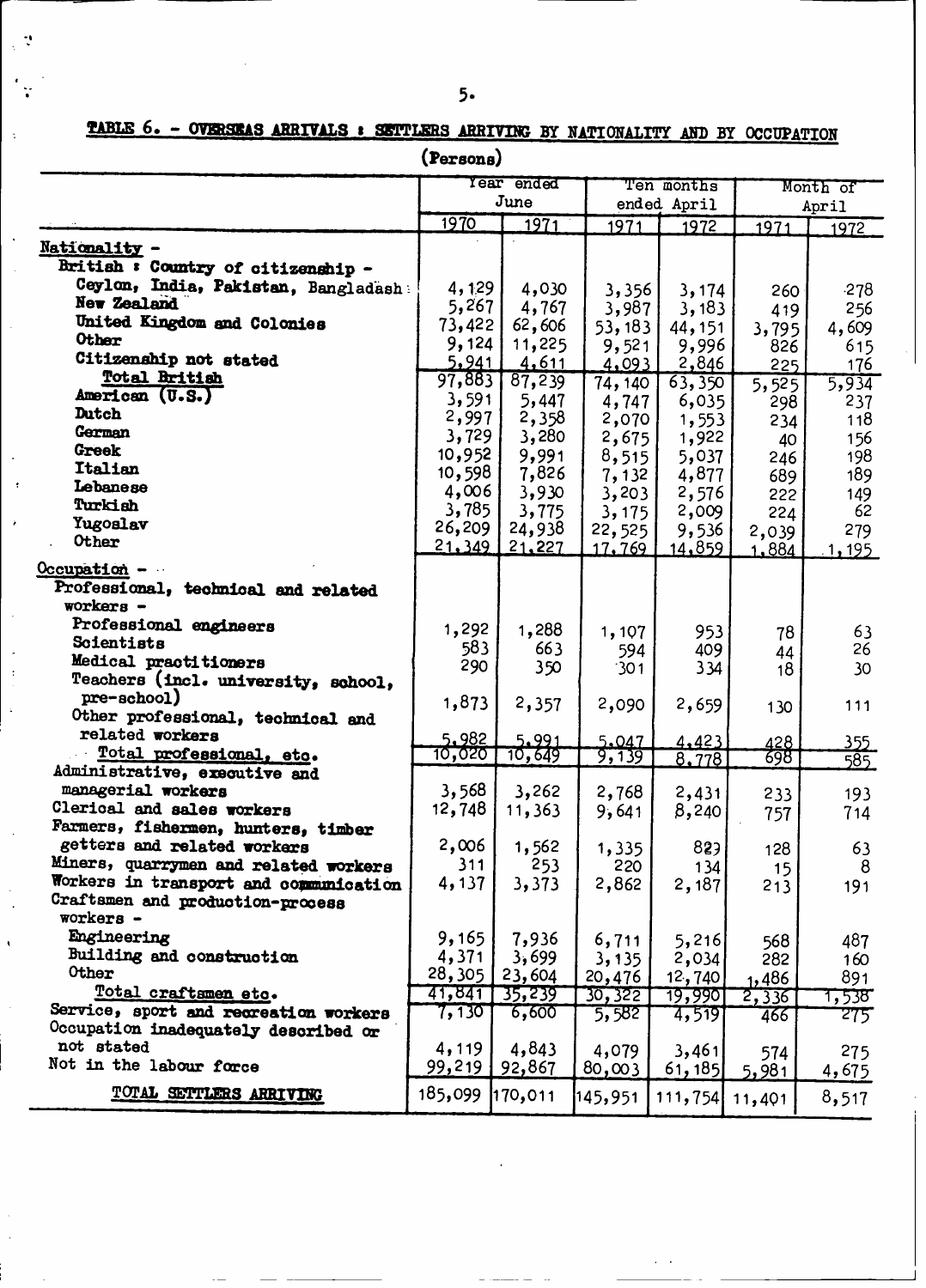| ٧<br>٠<br>٦<br>I<br>۰. | I |
|------------------------|---|
|                        | - |
|                        |   |

# **TABLE 7. - OVERSEAS DEPARTURES**

AUSTRALIAN RESIDENTS DEPARTING PERMANENTLY (a) BY COUNTRY OF BIRTH AND BY OCCUPATION

| (Persons)                                                          |           |                       |         |                     |                 |               |  |
|--------------------------------------------------------------------|-----------|-----------------------|---------|---------------------|-----------------|---------------|--|
|                                                                    |           | Year ended            |         | Ten months          |                 | Month of      |  |
|                                                                    | 1970      | June<br>1971          | 1971    | ended April<br>1972 | 1971            | April<br>1972 |  |
| Country of birth -                                                 |           |                       |         |                     |                 |               |  |
| <b>Africa</b>                                                      | 365       | 388                   | 315     | 383                 | 30 <sub>o</sub> |               |  |
| America - U.S. America                                             | 1,076     | 1,061                 | 873     | 1,023               | 60              | 28            |  |
| <b>Other</b>                                                       | 456       | 521                   | 425     | 535                 | 39              | 115<br>61     |  |
| <b>Asia</b>                                                        | 709       | 924                   | 756     | 763                 | 64              | 67            |  |
| Europe - Germany                                                   | 1,040     | 1,109                 | 911     | 982.                | 76              | 102           |  |
| Greece                                                             | 537       | 528                   | 445     | 328                 | 47              | 34            |  |
| Italy                                                              | 802       | 906                   | 731     | 781                 | 60              | 132           |  |
| Malta                                                              | 483       | 474                   | 403     | 283                 | 17              | 13            |  |
| Netherlands                                                        | 950       | 1,138                 | 912     | 988                 | 63              | 73            |  |
| U.K. and Ireland                                                   | 16,238    | 16,948                | 14, 105 | 15,852              | 998             | 1,527         |  |
| Yugoslavia                                                         | 539       | 589                   | 476     | 588                 | 43              | 79            |  |
| Other                                                              | 1,892     | 2,338                 | 1,790   | 2,234               | 163             | 248           |  |
| Oceania - Australia<br>New Zealand                                 | 8,828     | 9,825                 | 8,082   | 8,985               | 719             | 902           |  |
| Other                                                              | 1,992     | 2,372                 | 2,015   | 2,310               | 180             | 224           |  |
| At sea and not stated                                              | 77        | 130                   | 113     | 104                 | 5               | 6             |  |
|                                                                    | 98        | 65                    | 53      | $-56$               | $\overline{4}$  | 9             |  |
| Occupation -                                                       |           |                       |         |                     |                 |               |  |
| Professional, technical and related<br>$workers -$                 |           |                       |         |                     |                 |               |  |
|                                                                    |           |                       |         |                     |                 |               |  |
| Professional engineers<br>Scientists                               | 245       | 308                   | 237     | 226                 | 20              | 25            |  |
| Medical practitioners                                              | 214<br>86 | 236.                  | 194     | 211.                | 13              | 23            |  |
| Teachers (incl. university, school,                                |           | 130                   | $111$   | 118                 | 10              | 9             |  |
| pre-school)                                                        | 693       | 717                   | 601     | 629                 |                 |               |  |
| Other professional, technical and                                  |           |                       |         |                     | 34              | 30            |  |
| related workers                                                    | $-1,966$  | 2,215                 | 1,811   | 2,075               | 187             | 208           |  |
| Total professional etc.                                            |           |                       |         |                     |                 |               |  |
|                                                                    | 3,204     | 3,606                 | 2,954   | 3,259               | 264             | 295           |  |
| Administrative, executive and                                      |           |                       |         |                     |                 |               |  |
| managerial workers                                                 | 1,050     | 1,161                 | 9.64    | 1,144               | 86              | 133           |  |
| Clerical and sales workers                                         | 3,723     | $4,192$               | 3,453   | 3,786               | 291             | 371           |  |
| Farmers, fishermen, hunters, timber<br>getters and related workers | 299       | $\mathbf{v}$ .<br>327 | 26.1    |                     |                 |               |  |
| Miners, quarrymen and related workers                              | 133       | 124                   | 103     | 272<br>106          | 35<br>8         | 41            |  |
| Workers in transport and communication                             | 797       | 845                   | 668     | 787                 | 57              | 9             |  |
| Craftsmen and production-process                                   |           |                       |         | a nos               |                 | 72            |  |
| workers -                                                          |           |                       |         |                     |                 |               |  |
| Engineering                                                        | 2,020     | 2,204                 | 1,820   | 1,896               | 156             | 202           |  |
| Building and construction                                          | 653       | 704                   | $-583$  | $-687$              | 47              | -77           |  |
| Other                                                              | 3,904     | 4,088                 | 3,369.  | 3,734               | 287             | 375           |  |
| Total craftsmen, etc.                                              |           |                       |         |                     |                 |               |  |
|                                                                    | 6,577     | 6,996                 | 5,772   | 6,317               | 490             | 654           |  |
| Service, sport and recreation workers                              | 1,004     | 1,108                 | 913     | 1,017               | 79              | 102           |  |
| Occupation inadequately described or not<br>stated                 |           |                       |         |                     |                 |               |  |
| Not in the labour force                                            | 412       | 517                   | 414     | 520                 | 34              | 43            |  |
|                                                                    | 18,883    | 20,440                | 16.903  | 18,987              | .224            | 1,900         |  |
| TOTAL AUSTRALIAN RESIDENTS<br>DEPARTING PERMANENTLY                |           |                       |         |                     |                 |               |  |
|                                                                    | 36,082    | 39,316                | 32,405  | $36, 195$   2,568   |                 | 3,620         |  |

Includes former settlers.

 $\ddot{ }$ 

ŀ.

j.

 $\overline{\phantom{a}}$ 

 $\ddot{\phantom{1}}$ 

 $\mathcal{A}$ 

 $\ddot{\phantom{a}}$ Ļ.

 $\ddot{\phantom{a}}$ 

 $\bar{\mathcal{A}}$  $\bar{z}$ 

 $\ddot{\phantom{1}}$ 

 $\ddot{\phantom{a}}$ 

 $\ddot{\phantom{1}}$  $\hat{\mathcal{A}}$  ŧ.

 $\ddot{\cdot}$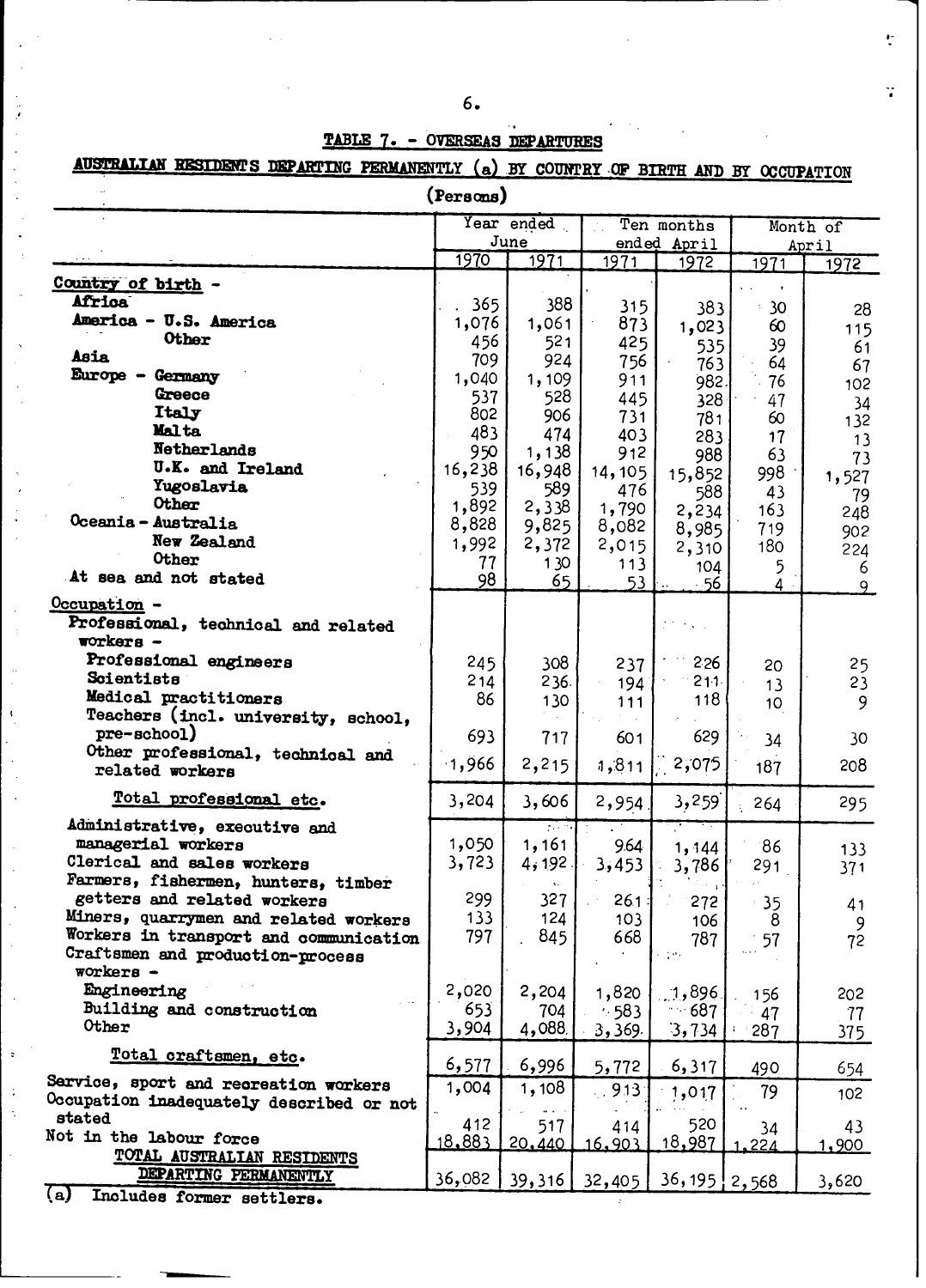# TABLE 8. - OVERSEAS ARRIVALS : SHORT-TERM MOVEMENT - VISITORS ARRIVING\*

# BY SEX, MODE OF TRANSPORT, INTENDED LENGTH OF STAY, STATED

### PURPOSE OF JOURNEY AND COUNTRY OF RESIDENCE

|                                                    |                  | Year ended       | Ten months       |                        |                | Month of      |
|----------------------------------------------------|------------------|------------------|------------------|------------------------|----------------|---------------|
|                                                    |                  | June             |                  | ended April            |                | April         |
|                                                    | 1970             | 1971             | 1971             | 1972                   | 1971           | 1972          |
| $S_{\text{ex}}$ .                                  |                  |                  |                  |                        |                |               |
| Males*                                             | 262,246          | 275,876          | 232,245          | 216,519                | 19,532         | 16,667        |
| <b>Penales*</b>                                    | 126,945          | 153,082          | 130,264          | 149,573                | 10,985         | 12,009        |
| Mode of transport                                  |                  |                  |                  |                        |                |               |
| <b>Sea</b>                                         | 17,317           | 17,268           | 15,426           | 16,093                 | 1,062          | 991           |
| Air*                                               | 371,874          | 411,690          | 347,083          | 349,999                | 29,455         | 27,685        |
|                                                    |                  |                  |                  |                        |                |               |
| Intended length of stay -<br>Under 1 week*         | 152,445          |                  |                  |                        |                |               |
| 1 week and under 2 weeks                           | 50,862           | 152,628          | 128,098          | 106,971                | 10,731         | 8,709         |
| 2 weeks and under 1 month                          | 67,332           | 66,443<br>76,296 | 54,466           | 60,633                 | 5,406          | 5,393         |
| 1 month and under 6 months                         | 80,252           | 90,499           | 64,346<br>79,005 | 70,084                 | 5,812          | 5,746         |
| 6 months and under 12 months                       | 15,738           | 16,275           | 13,951           | 91,155<br>13,866       | 5,792          | 5,953         |
| Indefinite, not stated, etc.                       | 22,562           | 26,817           | 22,643           | 23,383                 | 1,011<br>1,765 | 1,032         |
|                                                    |                  |                  |                  |                        |                | 1,843         |
| Stated purpose of journey                          |                  |                  |                  |                        |                |               |
| In transit                                         | 49, 193          | 61,510           | 51,537           | 61,228                 | 4,117          | 5,833         |
| <b>Business</b><br>Holiday*                        | 58,849           | 64,151           | 54,000           | 57,238                 | 5,002          | 5,687         |
| Education                                          | 250,464          | 267,521          | 228,046          | 219,410                | 19,380         | 15,308        |
| Other and not stated                               | 10,907           | 12,069           | 10, 301          | 10,558                 | 501            | 543           |
|                                                    | <u>19,778</u>    | 23,707           | 18,625           | <u> 17.658 </u>        | 1.517          | 1,305         |
| Country of residence -                             |                  |                  |                  |                        |                |               |
| Africa                                             | 6,879            | 8,229            | 7,106            | 7,473                  | 673            | 685           |
| America - Canada                                   | 8,858            | 11,210           | 9,933            | 12,211                 | 779            | 686           |
| <b>U.S. America</b>                                | 55,135           | 78, 107          | 65,660           | 70,855                 | 5,027          | 5,825         |
| Other<br>Asia                                      | 2,098            | 3,057            | 2,403            | 2,924                  | 184            | 208           |
| - Hong Kong                                        | 5,115            | 6,509            | 5,555            | 5,970                  | 575            | 409           |
| Malaysia & Singapore<br>Japan                      | 10,319           | 11,775           | 9,642            | 11,076                 | 897            | 778           |
| Other <sup>#</sup>                                 | 10, 152          | 15, 125          | 10,729           | 12,472                 | 954            | 1,105         |
| $\sim$ U.K. and Ireland<br><b>Europe</b>           | 99,327<br>36,520 | 79,235           | 67,729           | 34,628                 | 5,394          | 1,663         |
| Germany                                            | 4,769            | 40,898<br>6,073  | 36,892           | 44,930<br>6,508        | 2,423          | 3,368         |
| Netherlands                                        | 4,096            | 5,032            | 5,519            | 5,565                  | 538            | 585.          |
| Other                                              | 13,480           | 17,718           | 4,544<br>15,212  | 17,440                 | 324            | 456<br>1,373  |
| $0$ ceania - $P1.11$                               | 4,180            | 4,822            | 4,173            | 4,853                  | 1,217          | 409           |
| New Zealand                                        | 90,694           | 96,276           | 78,630           | 85,097                 | 332<br>8,057   | 8,053         |
| Papua and New Guinea                               | 27,349           | 31,679           | 27,689           | 31,553                 | 2,116          | 2,070         |
| Other                                              | 10,220           | <u>13,213</u>    | 11,093           | <u>12,537</u>          | 1,027          | <u>003 و1</u> |
| TOTAL VISITORS ARRIVING                            |                  |                  |                  |                        |                |               |
| SHORT-TERM                                         | 389, 191         | 428,958          |                  |                        |                |               |
|                                                    |                  |                  | 362,509          | 366,092                | 30,517         | 28,676        |
| Includes U.S. troops on rest and recreation leave. |                  |                  |                  | See paragraph 3 of the |                |               |

 $\sim$   $\frac{1}{2}$ 

explanatory notes.

ś

 $\ddot{\cdot}$ 

 $7.$ 

 $\left\{ \right\}$